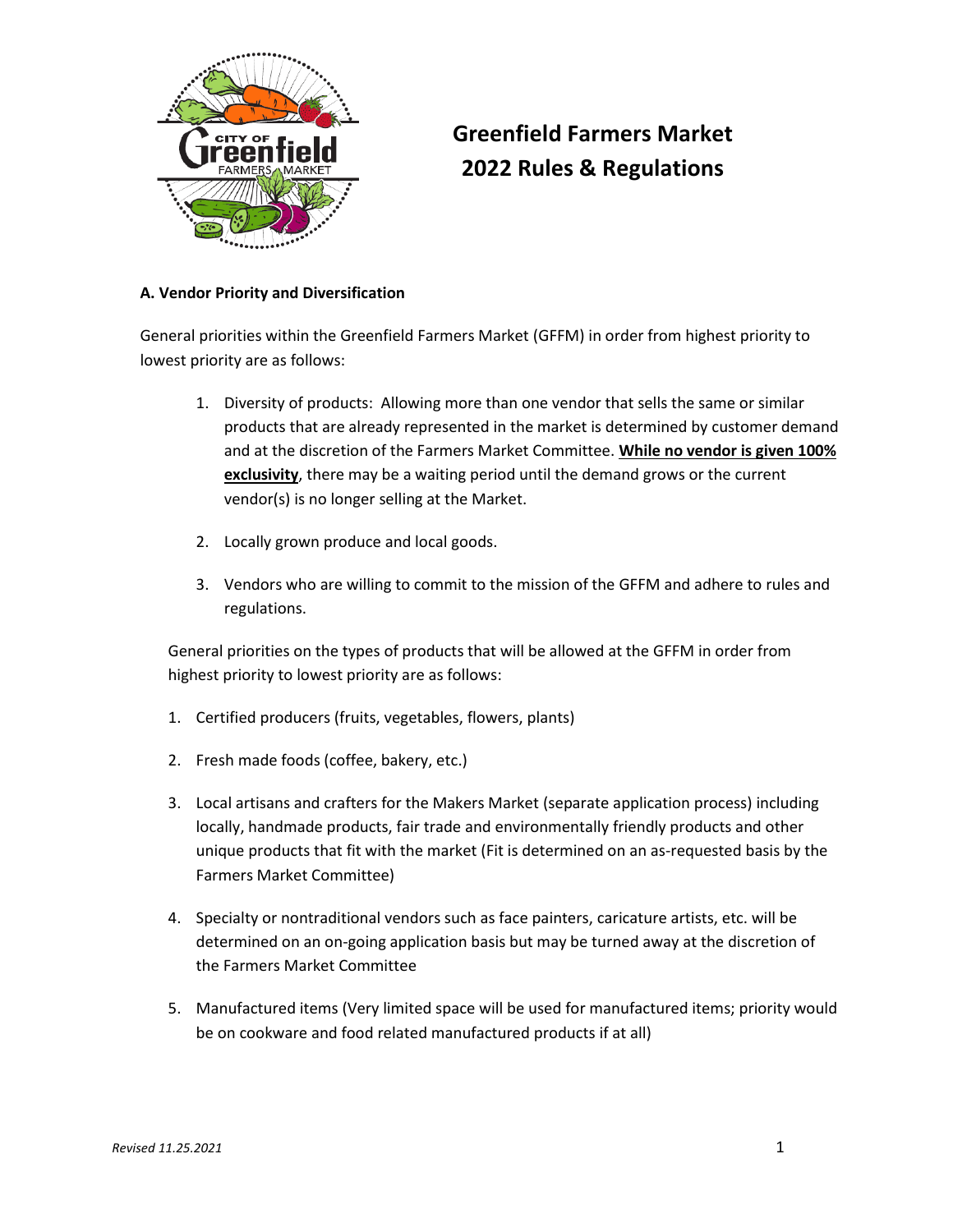- 6. Nonprofit organizations will be allowed to apply for booth space on a limited basis. One vendor stall is designated for nonprofits and participation will be rotated based on interest and availability, in conjunction with/exchange for volunteer duties for the market operation.
- 7. The Farmers Market hosts weekly musical entertainment. Musicians should contact the GFFM with a description and sample of their music. Bookings will be made upon approval. Please see musician guidelines for more details.

General guidelines on vendors or products *not* admitted in the market are as follows:

- 1. Produce not grown in Wisconsin
- 2. Multi-level marketing, network marketing and pyramid scheme groups
- 3. Health screenings by for-profit organizations
- 4. Religious groups
- 5. Political groups
- 6. Hawkers (vendors who are overly aggressive to customers who walk by)
- 7. Real Estate Agents, Insurance Agents, Talent Scouts, Financial Advisors and any other business that the Farmers Market Committee does not see as a good fit for the Market.

#### **B. Terms and Conditions of Sales**

- 1. All persons desiring to sell items at the GFFM must submit a completed GFFM Application, Inventory List, and appropriate permits or license forms. By signing the application, each vendor is indicating that they have read, understand, and agree to abide by the rules of the GFFM.
- 2. All persons submitting an application must provide a list of items to be sold at the GFFM. The submitted Inventory List will be examined at the time of application review and must be approved by the Market Committee.
- 3. In the event that a vendor would like to modify his/her list, an amended Inventory List must be submitted to the Market Manager or Committee for approval. New items identified on the amended inventory list may not be sold prior to approval.
- 4. Only Wisconsin-grown or produced items that meet all applicable federal, state, and local rules and regulations and/or approved by the Market Committee may be offered for sale, as well as vendors who currently operate a brick and mortar business with like product(s) in the Greater Greenfield Area. Selling product not locally grown and/or crafted will result in expulsion from the GFFM. Exceptions to the locally grown rule include local businesses of coffee, bakery and those others deemed acceptable by the Market Committee. By signing the application you agree to a location inspection. You will be given notice prior to your visit; each vendor is subject to a minimum one visit per season though vendors will likely be inspected on an every third season rotation. Additional visits will be conducted as needed, primarily to address questions or concerns.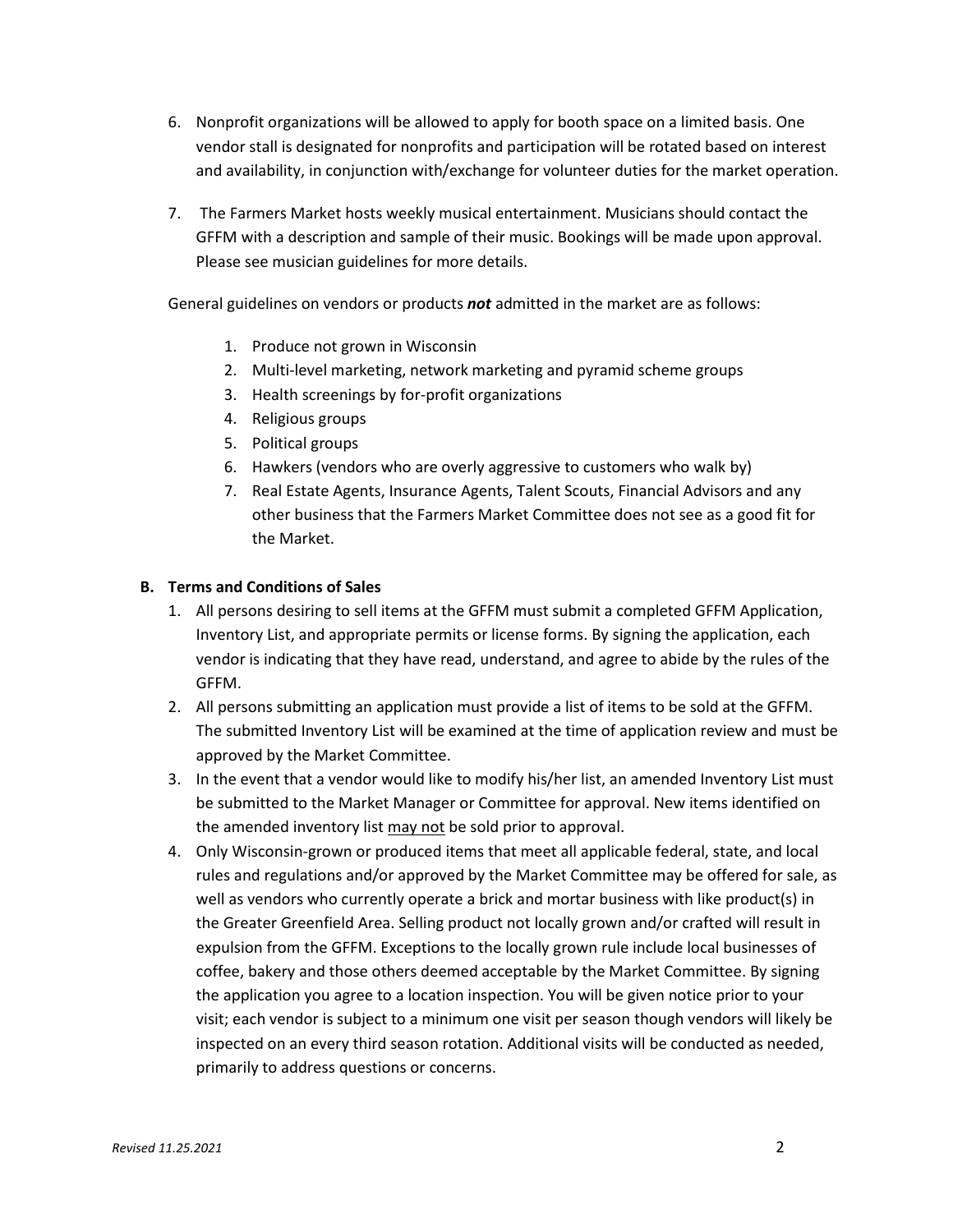- 5. Vendors are required to give legal description, address or other information to sufficiently identify the area or areas where their crops or products are grown or produced. Vendors sharing production areas may not rent stalls other than in the names of all partners sharing those production areas. Failure to provide this information may be cause to deny rental of stall space at the GFFM.
- 6. Farmer grown and produced shall mean the following:
	- a. Pertaining to all the items mentioned in paragraph 4 above, all pruning, spraying, fertilizing, and harvesting is undertaken by the farmer, members of the farmer's household, or persons directly employed and paid by the farmer. This may include items grown on land under written lease or license, provided that the farmer who leased or licensed the land undertakes all of the above activities.
	- b. Preference is given to local growers and producers. The practice of co-opting is not permissible. Specific requests may be granted by the Market Committee on a caseby-case basis if the product is determined as a need for the Market.
- 7. All produce and food sold at the market must be displayed and sold in a manner which prevents contamination by dust, dirt, flies or other insects. Covering of such food with cellophane or other transparent paper does not meet this requirement.
- 8. All vendors who use a scale must have proof via a current seal or certification. If not current, vendor must become licensed by the City of Greenfield. All scale use must comply with regulations as determined by the Office of Weights and Measures.
- 9. Processed foods, produced by the contract holder and prepared under proper conditions, may be sold by producers, subject to review of the Greenfield Health Department.
- 10. All items offered for sale at the market must be first quality, unless they are expressly posted as "seconds."
- 11. Only products certified as organic may be labeled "organic." Certification must be proven and kept on file for organic vendors.
- 12. All labeling laws with appropriate terminology for products must be followed.
- 13. All processed foods should comply with the requirements set forth by federal, state, and local laws, regulations, and rules.
- 14. Items may be sold by the pound, bunch, piece, or measured container.
- 15. The fee for the 2020 Greenfield Farmers Market (May through October, closed Memorial Day Weekend) is based according to the following fee-structure (**per stall space**):

# A) EARLY BIRD PRICING – Application, approval and payment by March 1st, 2022

| License Type            | Full Season (26 weeks) | Half-Season (13 weeks) |
|-------------------------|------------------------|------------------------|
| i. Non-Food*            | \$263                  | \$184                  |
| ii. Food, No Processing | \$263                  | \$184                  |
| iii. Food, Processing   | \$331                  | \$226                  |

*\*Non-food vendors who have participated in the past will be grandfathered into the Market vendor*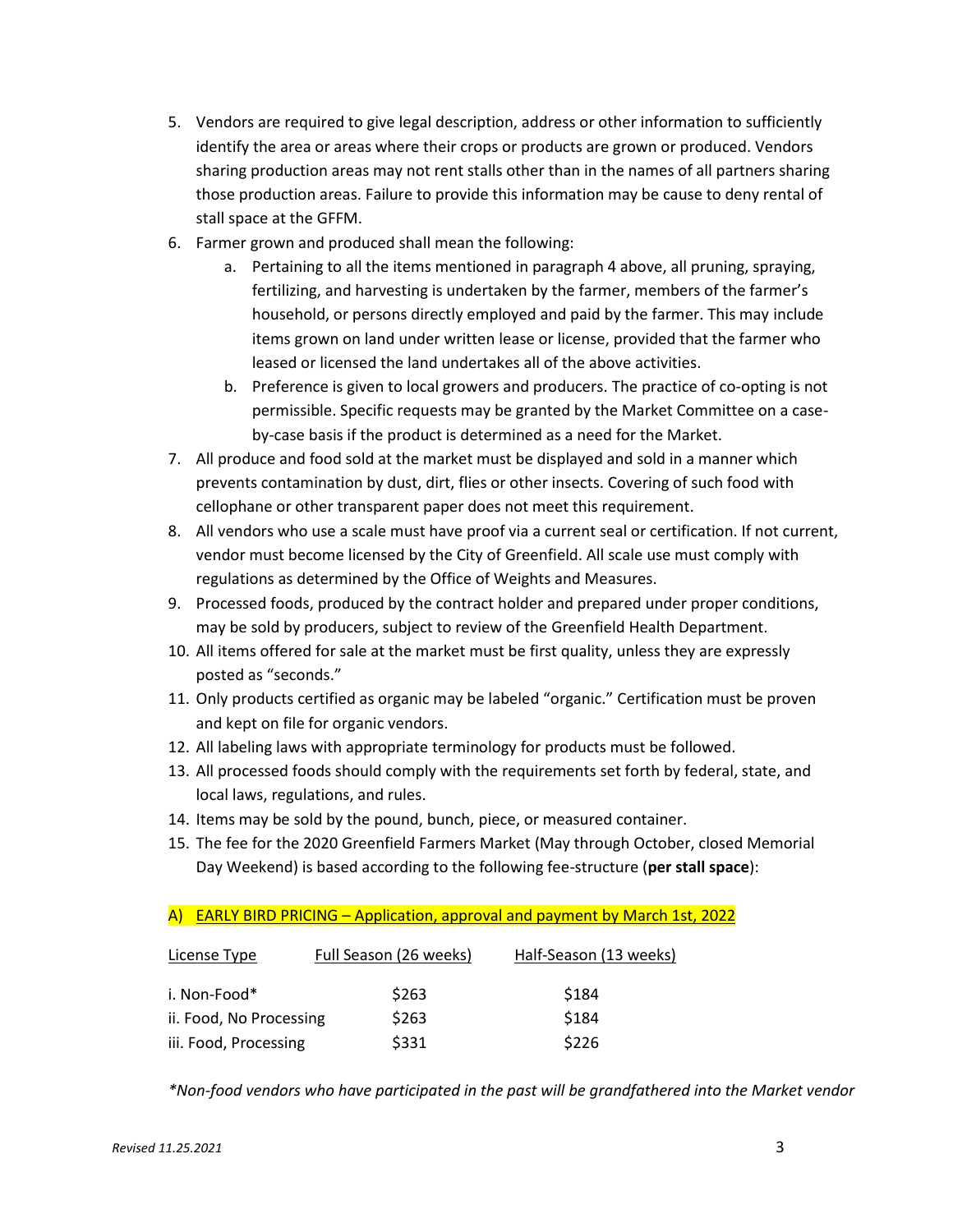*category. Future non-food vendors must apply to the Makers Market occurring the first Sunday of each month for a cost of \$40 per stall space.*

# B) VENDOR FEES AFTER March 1st, 2022

| License Type            | Full Season (26 weeks) | Half-Season (13 weeks) |
|-------------------------|------------------------|------------------------|
| i. Non-Food             | \$335                  | \$243                  |
| ii. Food, No Processing | \$335                  | \$243                  |
| iii. Food, Processing   | \$405                  | \$292                  |

#### *Payments are non-refundable.*

- Non-Food: Not edible items including local products, soaps, pet foods, etc. \*Note: Grandfathered vendors may apply in this category; others need to apply to the Makers Market.
- Food, No Processing: Edible food items not being processed on site. Examples include produce, pre-packaged food items such as bakery.
- Food, Processing: Edible food items processed on site. This involves the cooking, processing, cutting, dividing, spooning or serving of food items. Examples include: Food Truck Vendors making food and selling at Market, popping and serving popcorn, cutting pies/bakery items to plate and serve, etc.
- 16. There is typically no electrical access for vendors; however there may be limited sites available for the 2022 season. A request would have to be made to the Market Committee; upon approval, a seasonal usage fee of \$50 would apply.
- 17. Part-time or stand-by vendors *may* be accepted if there is space available and only at the discretion of the Farmers Market Committee. All rules and regulations must be followed. Stand-by options, if available, would exist at \$40 per stall per week. You must contact the Market Committee or Market Manager for more information.
- 18. Vendors must carry insurance to cover the extent of their operations and liabilities and supply a copy of their policy with their application materials.
- 19. Vendors are required to comply with all federal, state, and/or local laws and regulations.

#### **C. Prices and Signs**

- 1. Prices for all items for sale shall be posted clearly on a sign. No item shall be sold unless the price of the items is clearly displayed.
- 2. Prices for items shall be established only by individual vendors.
- 3. Collusion among vendors to raise or lower prices or exert pressure or persuasion to cause any vendor to increase or decrease selling prices is prohibited.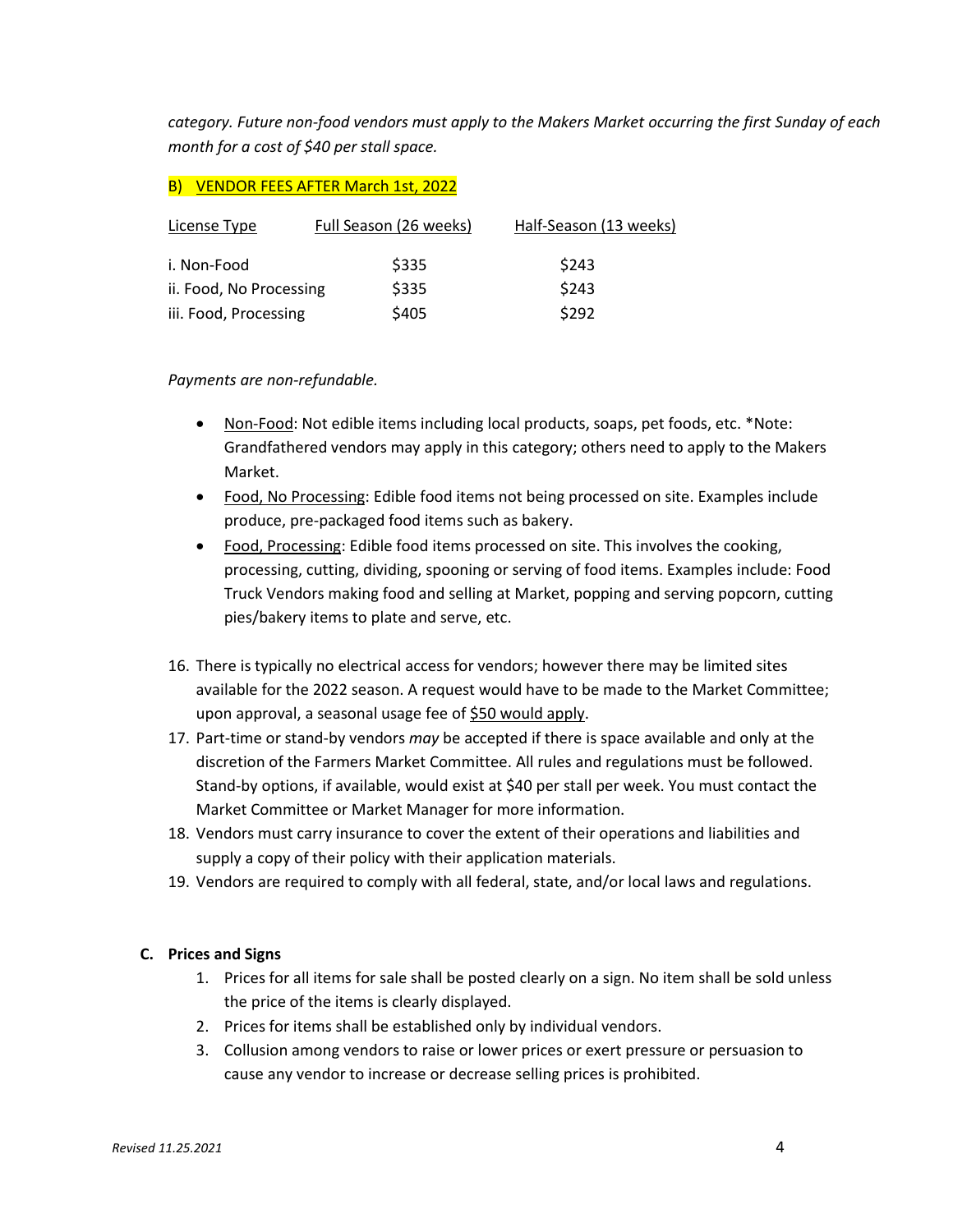4. Each vendor must post the farm or business name and location as well as items being sold at his/her assigned selling area in the market.

# **D. Daily Operation: Rules & Enforcement**

- **1.** Each vendor may request a maximum of two stalls, but may be limited to one depending on past use of space and stall demand. Some exceptions for more stall space may be made at the discretion of the Farmers Market Committee. Due to the nature of the market location, stalls may not be uniform but are approximately 12' wide. Each stall should accommodate a 10'x10' tent. No stakes are allowed in asphalt. *NOTE: Konkel Park can be very windy. Tent anchoring is extremely important; please take appropriate measures to secure your booth set up.*
- 2. The GFFM utilizes a warning system to enforce rules and regulations and keep the market safe and successful. All vendors are subject to written warnings if any rules or regulations are broken. Full authority of Market Operation is given to the Market Manager and Committee. Warnings will be distributed by the Market Manager or Committee; follow up action may be required. Three written warnings may result in expulsion from the Market. Additional disciplinary action may be taken and determined by the Market Manager and Committee. (See "H. Enforcement of Rules and Regulations for more details".)
- 3. The Market Manager or Committee must be notified in advance of any dates you know that you will be absent from the market. Unless an emergency situation occurs, notification should be received by noon on the Thursday prior to the market to avoid any penalties. *NOTE: All vendors will be warned if more than three absences for full season vendors and more than 2 absences for half season vendors occur throughout the season.*
- 4. Vendors shall arrive no earlier than 7:30a to set up displays. All vendors must be set up and ready to sell by **9:30am**. Vendors not in place by this time may not have access to their regular space or may not be allowed into the Market that day. Vendors who do not abide by this rule may lose their preferred assignment and will receive a warning.
- 5. Selling at the market shall begin promptly at 10:00am, and no selling may take place before this time. A bell will sound or signal will be made to announce the opening of the Market.
- 6. Vendors must agree to sell for the entire market day and are required to stay to represent their business, even if sold out. No early pack up or departure will be tolerated. Vendors who do not abide by this rule will receive a warning.
- 7. Vendors must vacate the selling area after 2:00pm no earlier and all clean-up must be completed promptly. No vehicles will be allowed to exit the lot before 2:00pm.
- 8. All vendors are subject to participation in the Credit/Debit/EBT program as their business fits within the system (i.e. only approved vendors and items may accept EBT). *NOTE: Details of system operation and reimbursement processes will be provided to those who request a copy.*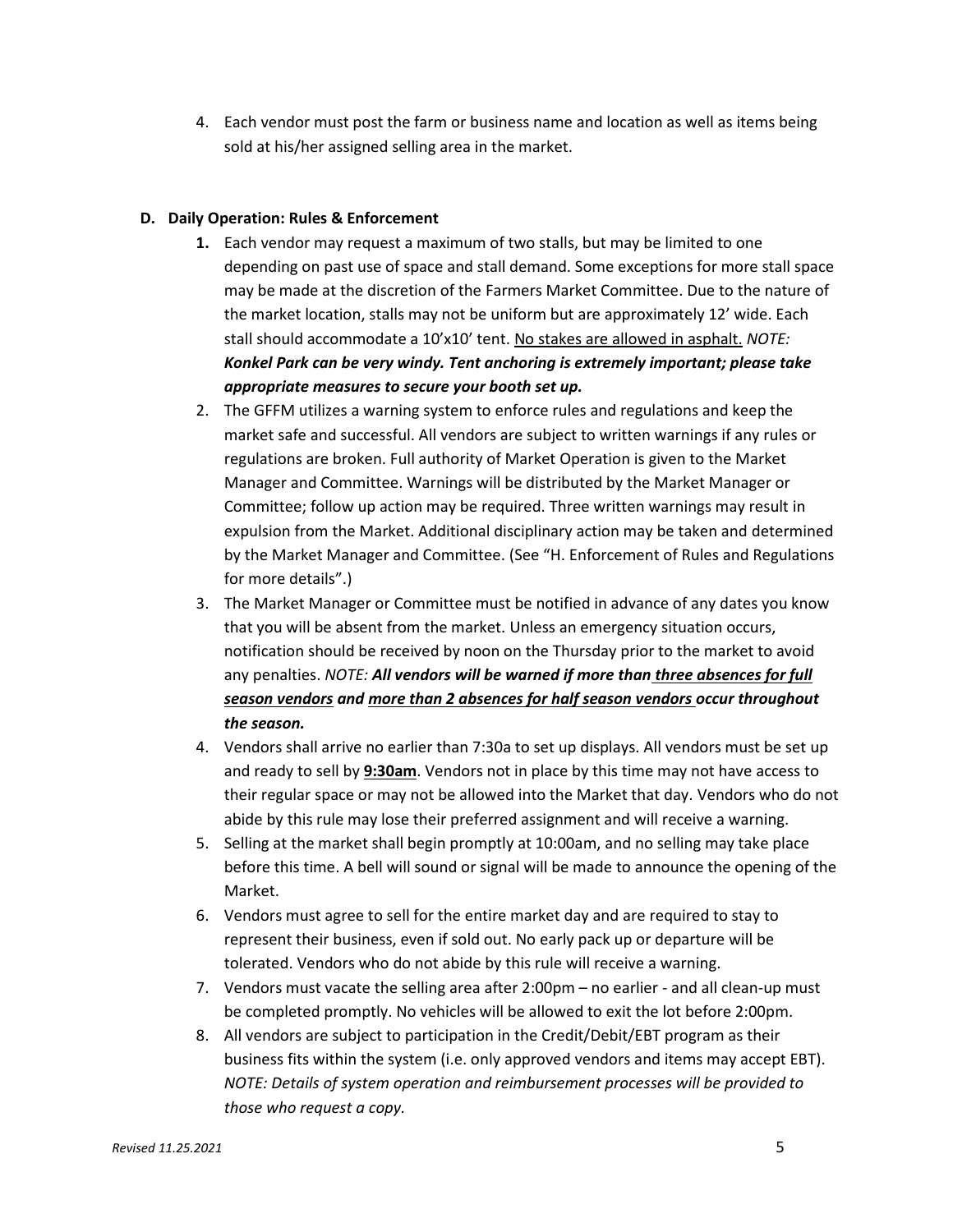- 9. No vendor shall engage in solicitation, collection drives, political or religious activities in the market. No loud hawking of items is allowed.
- 10. Vendors must keep the vicinity in and around their selling area clean at all times and remove all refuse and unsold items at the end of each market day. Unsold produce must be removed from the market site and not left in the refuse receptacles.
- 11. Vendors must provide an approved trash receptacle when selling ready-to-eat items and handing out samples.
- 12. Vendors must be courteous to other vendors and to the public at all times. Vendors and their agents, employees, and representatives must maintain a neat and clean personal appearance at all times.
- 13. No vendor shall smoke tobacco, drink alcohol, and/or possess or use any controlled substance while at the market.

# *Not complying with daily operations, rules and regulations may result in a written warning. Please reference D. Daily Operations, #2 and H. Enforcement of Rules and Regulations for further detail.*

# **E. Grievances**

- 1. In the event of a dispute regarding any aspect of the GFFM, the Market Manager or Committee will make a decision. Any failure to abide by the decision may be sufficient grounds for excluding the vendor from the market.
- 2. A vendor may file an appeal from the Market Manager or Committee's decision in writing to the Greenfield Farmers Market Committee. Any appeal must be filed within ten days of a decision.
- 3. Upon receipt of an appeal, the matter will be reviewed.
- 4. The Greenfield Farmers Market Committee will respond as promptly as possible from the receipt of the appeal to make its decision. During this time, the vendor must adhere to the original decision with no right to restitution for any losses.

# **F. Vendor Licensing**

All participants are responsible for obtaining all licenses or permits required for the sale of his/her product to the public. Copies of such licenses/permits shall be submitted to the Market Committee upon submitting an application. Whenever necessary, the vendor shall submit copies of any applicable license/permit renewals. Food vendors must follow City of Greenfield Health Department regulations. For more information, contact the City of Greenfield Health Department at (414) 329-5275.

Vendors selling non-food items must also include a copy of their Wisconsin Seller's permit. Please call the Wisconsin Department of Revenue at (608) 266-2776 for more information on obtaining a Wisconsin Seller's permit.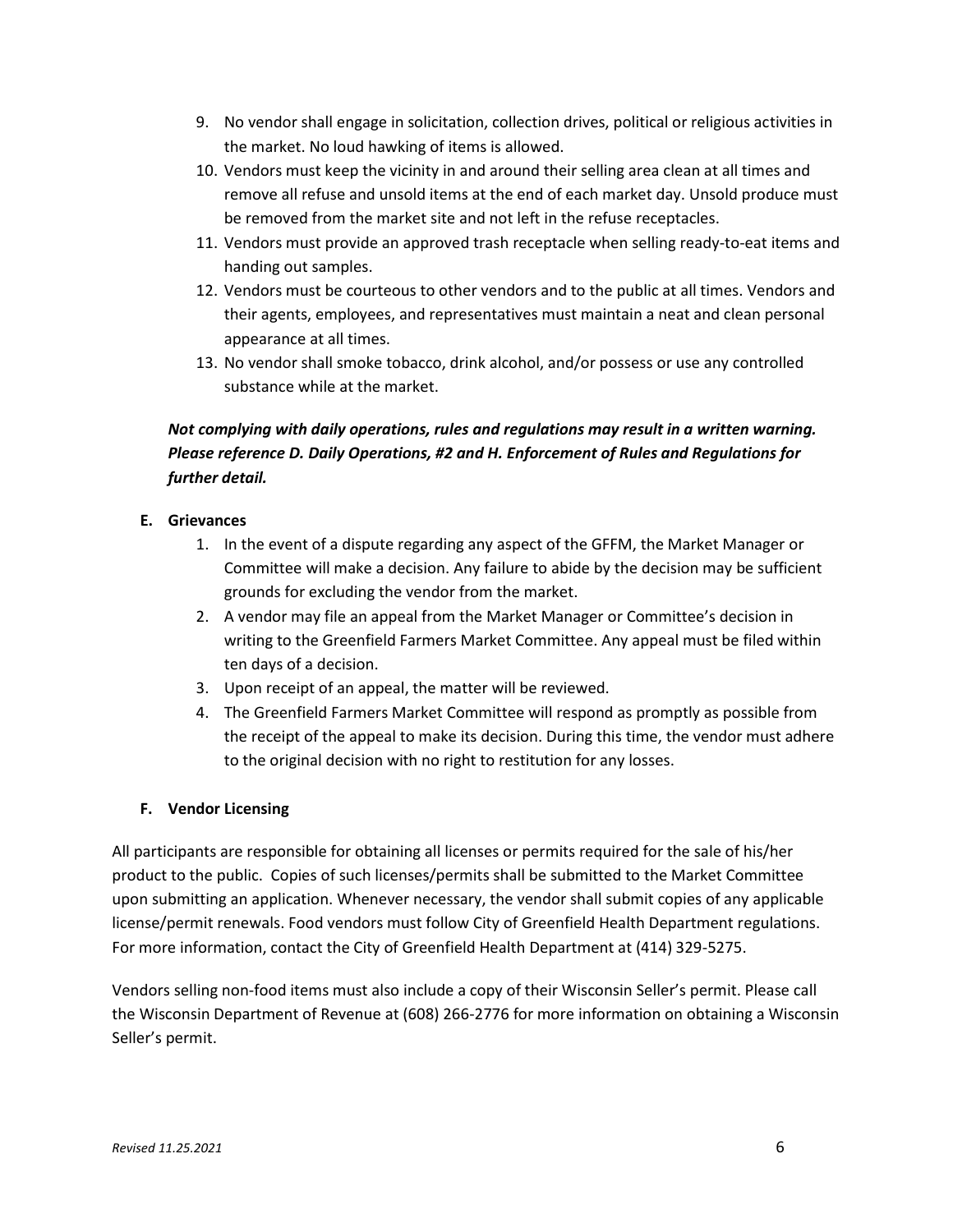#### **G. Food Vendor Guidelines**

#### **General Requirements & Regulations for the Farmers Market Food Selling:**

- Ready-to-eat (prepared foods) must be protected from consumer contamination through the use of lids and covers.
- Sampling must be done using a safe method (i.e. toothpicks, tongs, etc.). No communal handling.
- Samples should be prepped prior to the market to keep food handling to a minimum. If they are prepped on site, this should be done in a protected manner.
- For any food handling other than strictly pre-packaged items, hand washing needs to be provided by each vendor.
- Ready-to-eat (prepared food) items may not be handled with bare hands.
- Product temperatures need to be maintained at a minimum of 135 degrees Fahrenheit for hot potentially hazardous foods and 41 degrees Fahrenheit for cold potentially hazardous food. Frozen foods shall be maintained frozen.
- Food items must be stored a minimum of 6 inches off the ground.
- Display items (not for sale) must have a sign stating "Display Only."

#### **Bakery**

- A food processing license is required. For pre-packaged non-potentially hazardous items, a license at the market is not required. For unpackaged and/or potentially hazardous items a DATCP (Department of Agriculture, Trade and Consumer Protection) Mobile Retail license is required.
- Labeling of unpackaged products requires: product name on placard by product and binder or placard with ingredient information available to customers.
- Labeling of packaged products requires: product name and net weight, ingredients, business name and address, handling instructions if necessary, nutritional information required for special nutrition, health or quality claims.
- Note: If bakery products are packaged in transparent containers and sold by the baker, operator or employee directly to the consumer *and* the baker of the establishment has produced the products, *then* a counter card, sign, or binder with the labeling information is acceptable.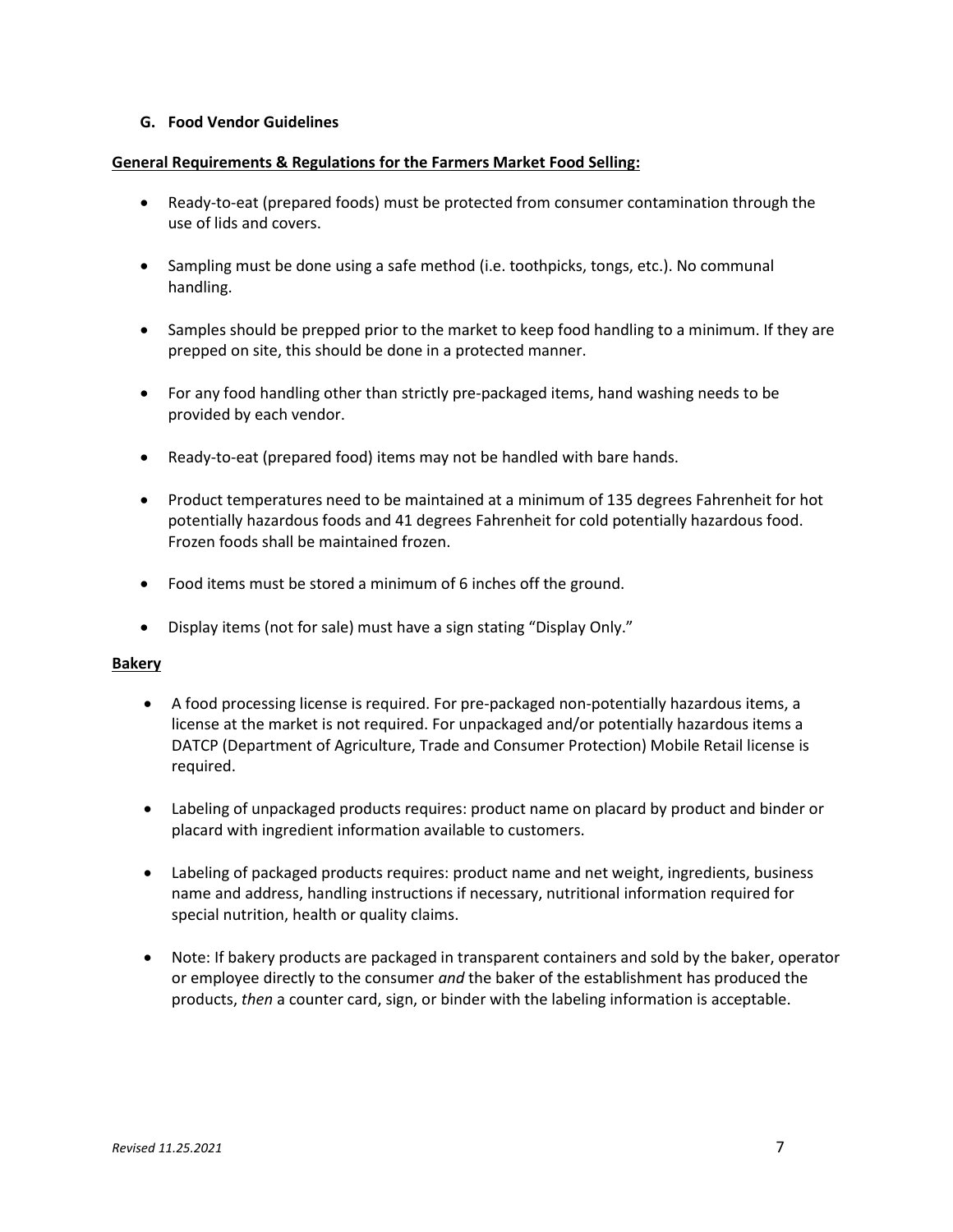#### **Honey and Maple Syrup**

- A food processing license is not required for "raw" honey. If it is heated to 160 degrees Fahrenheit to inhibit crystallization, a food processing license is needed from DATCP.
- A food processing license is not required for sales of maple syrup under \$5,000 per licensing year unless it is sold for resale.
- A DATCP Mobile Retail license is not required.

#### **Meat**

- All meat must be inspected and approved at a Wisconsin or Federally inspected facility.
- A DATCP Mobile Retail license is required.
- Product labeling requirements include: product name, ingredients (if more than one), name and address of packer or distributor, handling statement, inspection legend (WI or USDA) and safe handling instructions.

#### **Poultry**

- If < 1000 birds, all poultry must be slaughtered at a Wisconsin or federally inspected facility. If >1000 birds, all poultry must be slaughtered at a Wisconsin or federally inspected facility and have bird by bird inspection.
- A DATCP Mobile Retail license is required.
- Product labeling requirements include: product name, ingredients (if more than one), name and address of packer or distributor, handling statement, inspection legend (WI or USDA) and safe handling instructions.

#### **Eggs:**

- A food processing license is required. Exception: If the eggs are produced at a farm licensed as a Wisconsin Dairy Plant per ATCP 70.03(7)(c) then a food processing license is not required.
- A DATCP Mobile Retail license is required.
- Labeling of egg cartons requires: product identity, name and address of packer or distributor, quantity, grade and size or "Ungraded", Keep Refrigerated, date of packing, Expiration/Sell by date (not to exceed 30 days including day of pack), Safe Handling instructions.
- Storage at 41 degrees Fahrenheit or below.

#### **Juice and Cider:**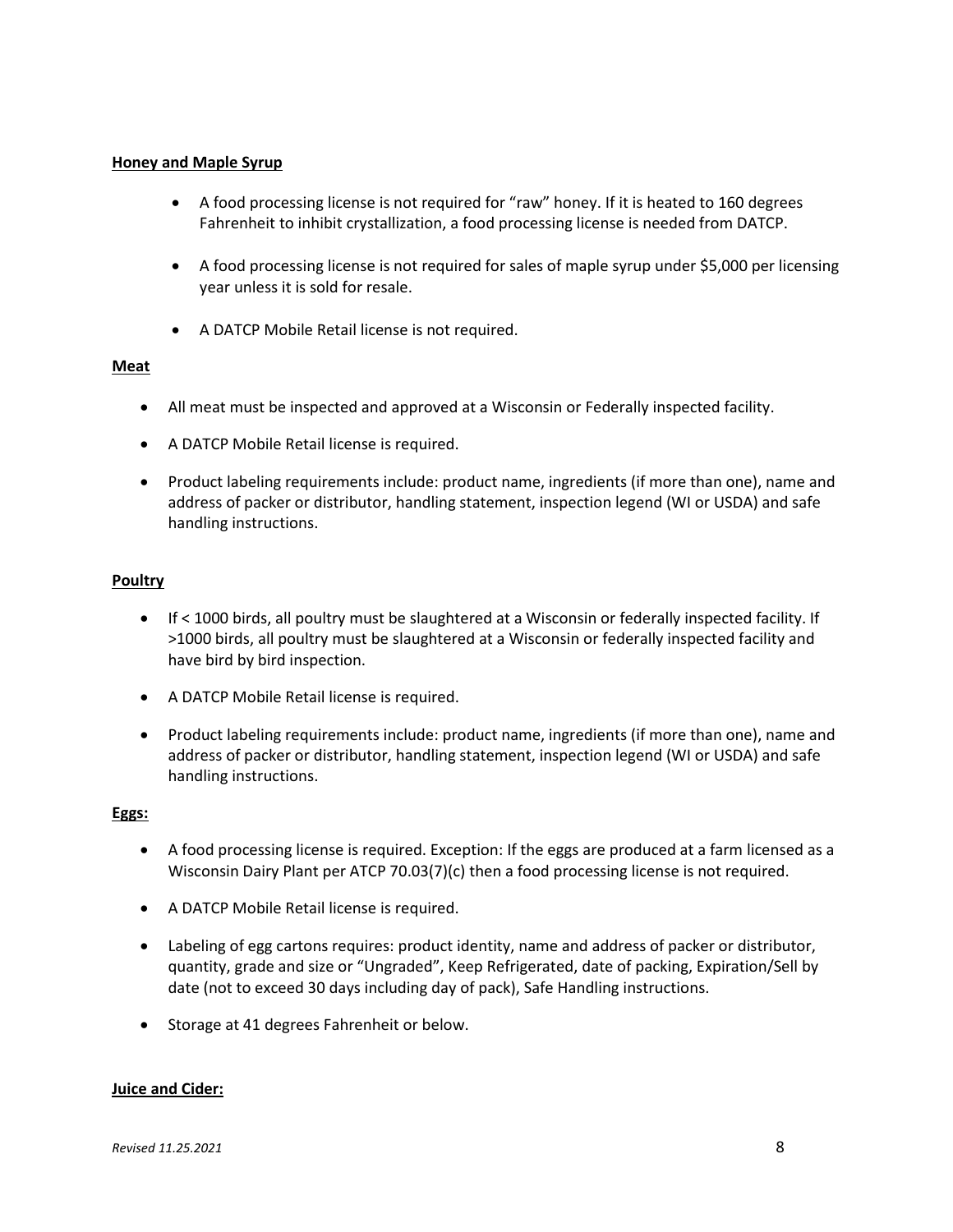- No food processing license required by the grower.
- Juice/cider processed by someone other than the grower and harvester must be produced under a HACCP plan containing a 5 log reduction process.
- If the juice is potentially hazardous a DATCP Mobile Retail license will be required.
- Labeling requirements include: name, ingredients (if more than one), name and address of processor or distributor, new volume in fluid measure, handling instructions, "Keep Refrigerated" or "Refrigerate after Opening".
- If the juice/cider is not pasteurized, the main label must bear the following warning statement set off by a box:

WARNING: This product has not been pasteurized and, therefore, may contain harmful bacteria that can cause serious illness in children, the elderly, and persons with weakened immune systems.

#### **Apple Cider Additions and Clarifications (New from 2017):**

*Apple orchard vendors are permitted to sell cider, only.*

A. Producer selling at farmers market: no license required; cider must be pressed and bottled at producer's orchard; cider must be fully labeled including approved warning statement; no Greenfield specific ordinances apply.

B. Producer distributing from approved operation: finished product must come from a licensed processing plant; must comply with juice HACCP and 5-log reduction; finish product must be fully labeled; must be sold in the packaged quantity received from the manufacturer; if co-opted (and approved by market committee) must clearly state the origin of product.

C. Label Requirements:

a. A statement of product identification; Co-opted product identification includes a label from point of origin or distinct statement of co-opting

- b. A net contents statement
- c. A percent juice declaration
- d. Name and address of the manufacturer, packer or distributor
- e. Statement of ingredients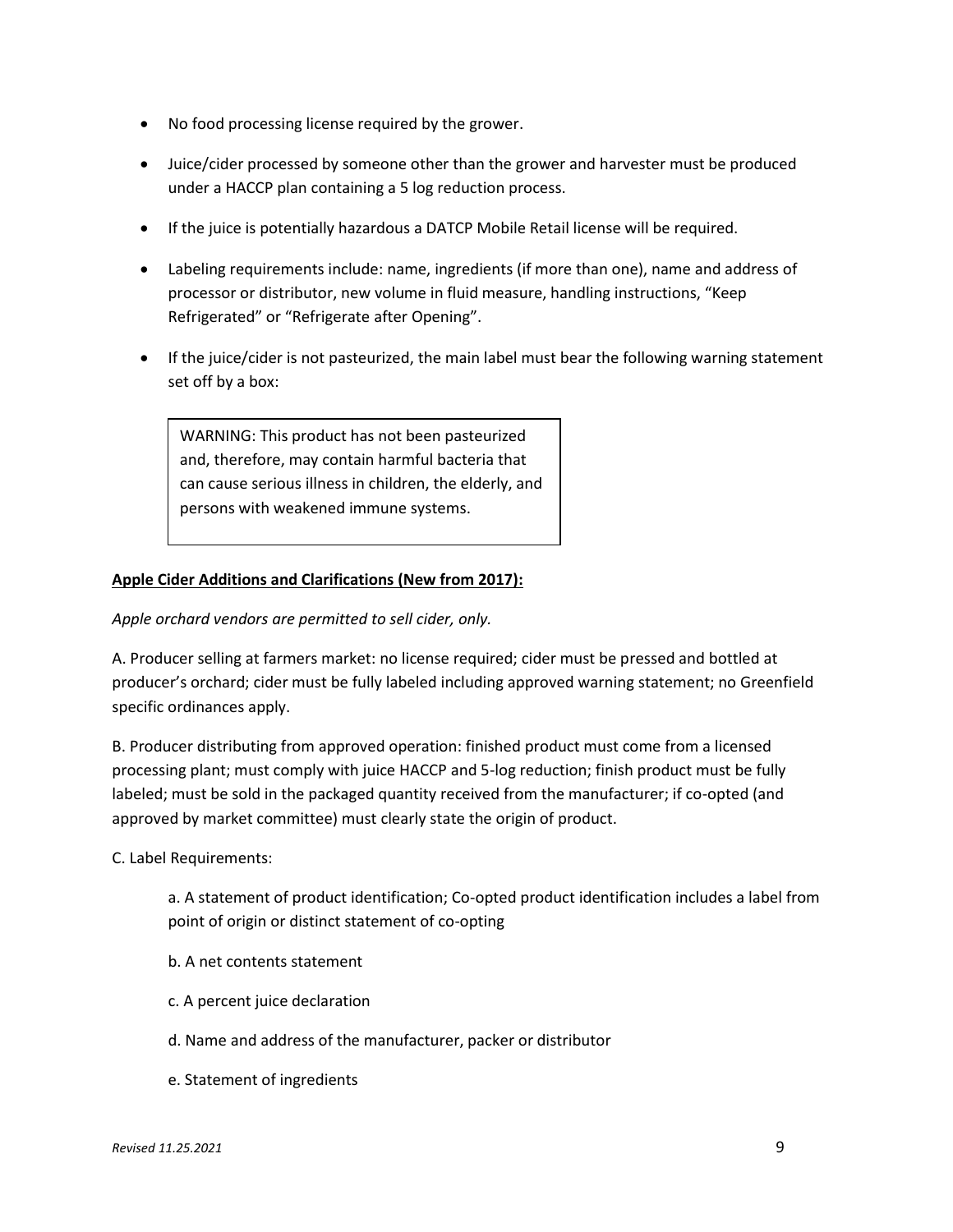f. Treatment process: Cider producers may voluntarily opt to label their products to identify the treatment process, for consumer education purposes.

g. Nutrition facts: Small businesses have exemptions from nutritional labeling requirements as long as there are no nutritional claims on the product. Please see federal requirements for more details.

h. Warning statement: Processors who sell direct to consumers are not required to use HACCP programs or achieve a 5-log reduction of target pathogens, but their containers must bear the following FDA-prescribed warning statement: "This product has not been pasteurized and, therefore, may contain harmful bacteria that can cause serious illness in children, the elderly, and persons with weakened immune systems."

#### **Cheese**

- All cheese offered for sale must be manufactured at a licensed food processor.
- A DATCP Mobile Retail license is required.
- Labeling requires: name of product (the word cheese must be included), State ID either the words WISCONSIN or the #55 indicates Wisconsin, Dairy plant and Vat ID number, date of manufacture – alpha numeric, numeric or Julian calendar date, ingredients, name and address of the packer, distributor or processor, net weight and nutritional information.
- Soft and semi-soft cheeses with a moisture content above approximately 43% require refrigeration as do cold pack cheeses. Hard cheese, hard grating cheeses with a moisture content below approximately 43% and pasteurized process cheese do not require refrigeration except when the hard cheese is oiling off or is unpackaged. Please note that the seller is required to provide evidence of the moisture content of the cheese if questioned.

#### **Cheese Curds**

- All cheese curds offered for sale must be manufactured at a licensed food processor.
- A DATCP Mobile Retail license is required.
- Cheese curds must be maintained at 41 degrees Fahrenheit or below, except fresh cheese curds may be displayed out of refrigeration at any location on the day they are made for a period up to 24 hours after the time of manufacture. The package must be labeled with the date and time of manufacture. Fresh cheese curds must be discarded after 24 hours.
- Labeling requires: name of product, ingredients, net weight or volume, name, address and zip code of manufacturer, packer or distributor, "Keep Frozen / Refrigerated" (if necessary).

#### **Canned Goods**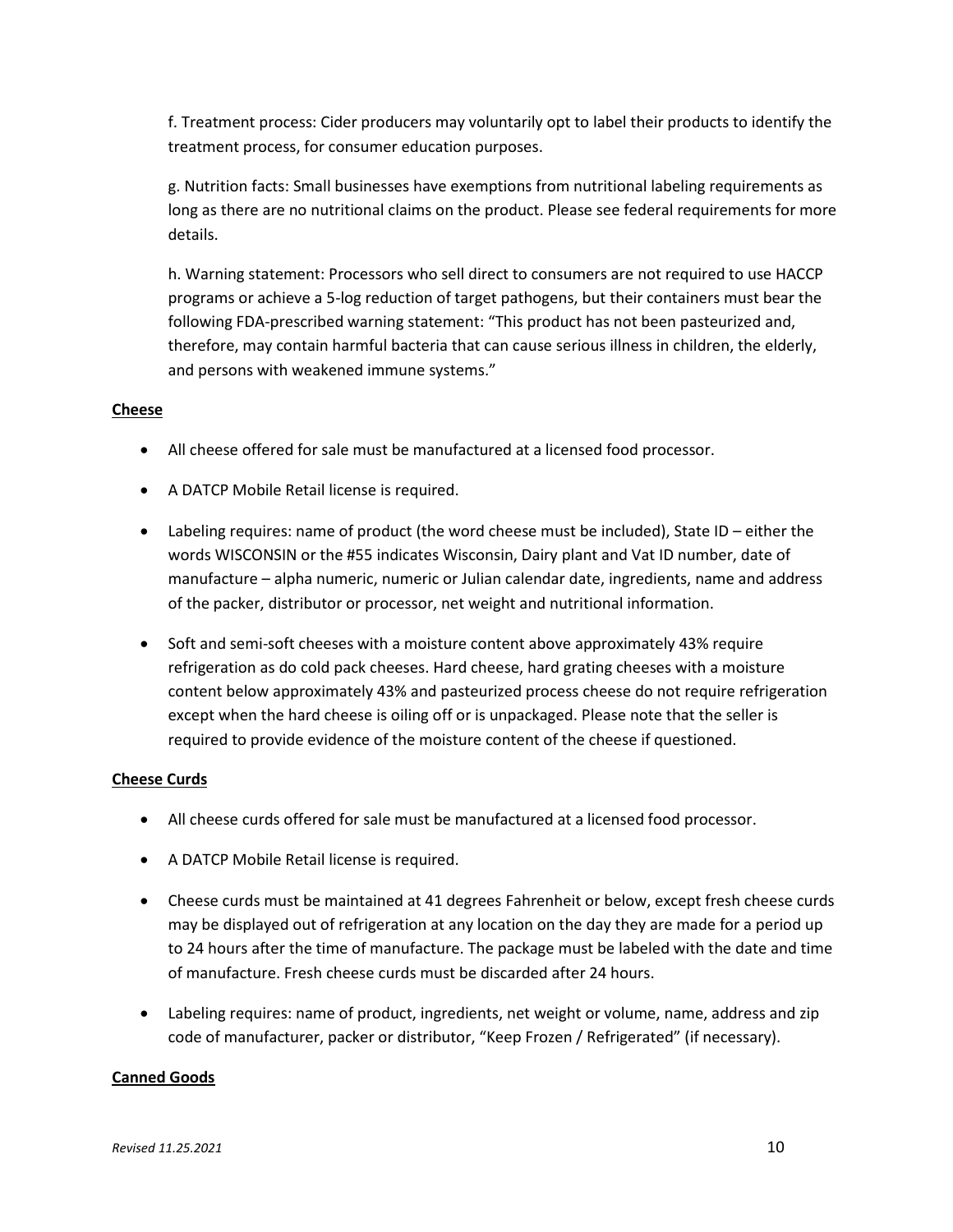- A food processing license is required.
- A DATCP Mobile Retail is not required for non-potentially hazardous canned food items.
- Labeling requires: name of product, ingredient listing, net weight or volume, name, address, and zip code of manufacturer, packer or distributor, nutritional information required for special nutrition, health or quality claims, "Refrigerate after Opening" if necessary.

#### **Pickle Bill**

- Products included: fruits and vegetables with a pH value of 4.6 or lower (jams, jellies, sauerkraut, pickles, and salsa).
- Products excluded: low acid canned foods: vegetables, fish, meat, sauces, dressings, condiments, lemon curd, pesto, pickled eggs, baked goods, dried, processed or packaged foods, etc.
- No license is required provided the following conditions are met: product is a pickled fruit or vegetable being sold only at a farmers market (or community/social event in WI), and sales do not exceed \$10,000 per year. A sign must be posted stating, "These canned goods are homemade and not subject to state inspection."
- Labeling requires: name and address or processor, date the food was canned, the following statement: "This product was made in a private home not subject to state licensing or inspection," and ingredient listing using common names.
- For further information regarding the "Pickle Bill": [http://datcp.wi.gov/Food/Home\\_Canned\\_Foods/index.aspx](http://datcp.wi.gov/Food/Home_Canned_Foods/index.aspx)

#### **Produce**

If cut samples are provided, safe food handling practices must be followed.

#### **Restaurant/Retail Type of Foods**

- Example food types: soups, sandwiches, coffee drinks containing milk, egg rolls, etc.
- A DATCP Mobile Retail license is required. In some cases a DHS (Department of Health Services) Temporary or other Temporary Event license is required.

*These food vendor guidelines are meant to provide general information. For detailed questions please contact the Greenfield Health Department to speak with the Environmental Health Specialist or member of the Market Committee.*

**H. Enforcement of Rules & Regulations**